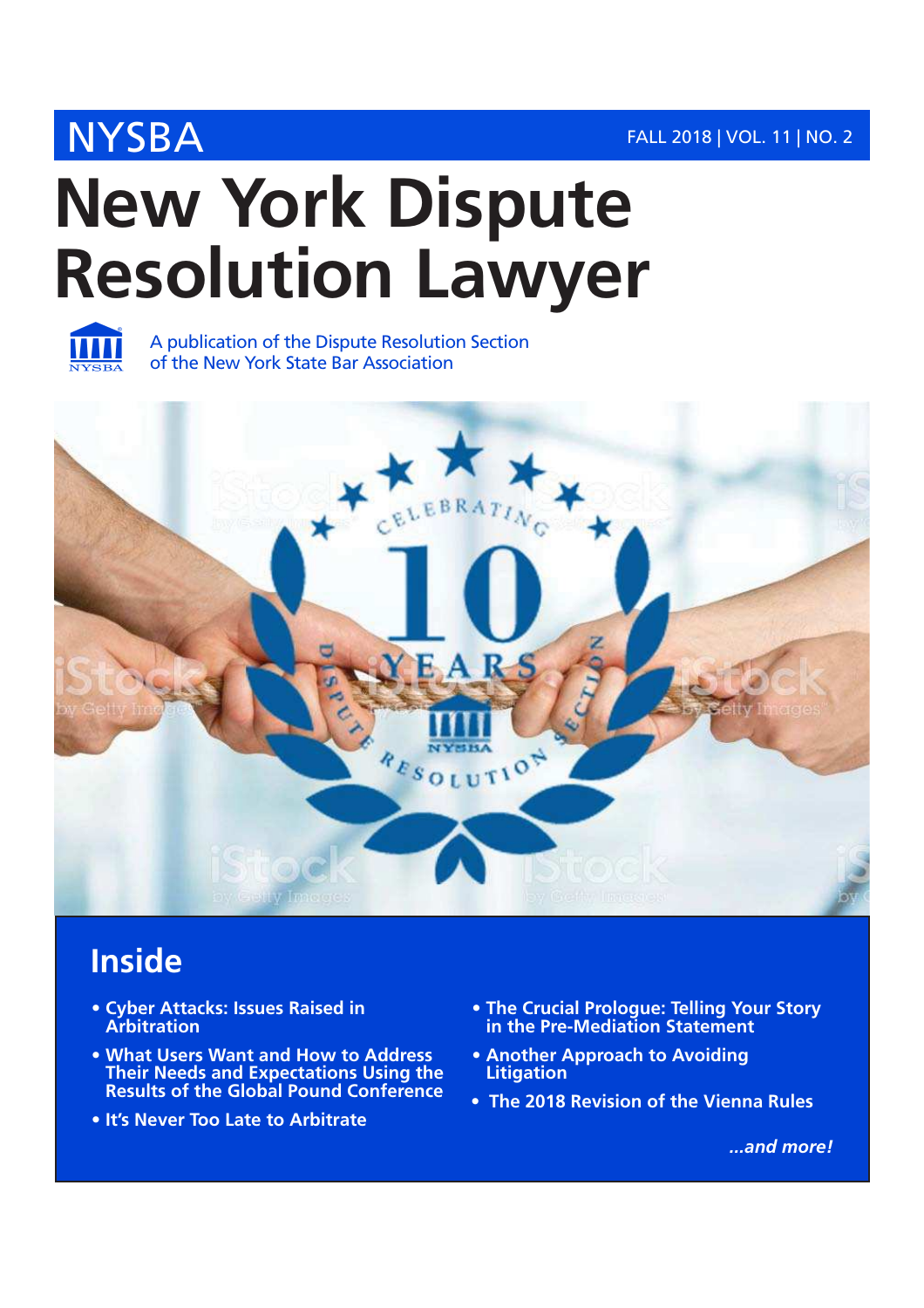## **International Arbitration in Stockholm: Modern, Efficient ADR with Century-Old Roots**

By Anja Havedal Ipp

#### *"The aim was to streamline certain arbitral procedures."*

The Arbitration Institute of the Stockholm Chamber of Commerce (SCC) is one of the world's leading forums for international commercial and investment arbitration. Established in 1917, the SCC gained recognition on the global stage in the 1970s, when the United States and the Soviet Union chose Stockholm as neutral ground for the resolution of East-West trade disputes. Since then, the SCC has emerged as one of the world's foremost institutions for international commercial arbitration. Today, around half of the SCC caseload comprises international disputes, involving parties from 30-40 countries each year. The SCC also plays a unique role in the international system developed for bilateral and multilateral investment protection worldwide: More than 100 bilateral investment treaties (BITs) refer investor-state disputes to Stockholm, and the SCC Rules are now among those most commonly used for such disputes, second only to the ICSID and UNCITRAL rules.

The SCC launched revised arbitration rules at the beginning of 2017, after a two-year process that involved an international review committee, user consultations and public hearings.<sup>1</sup> The aim was to streamline certain arbitral procedures, respond to user demands for more time- and cost-efficient proceedings, and accommodate global trends and developments in arbitral practice. What follows is a summary of the most significant features and innovations of the revised SCC Rules, and some reflections based on a year and a half of their implementation.

#### **Effi ciency as a Guiding Principle**

Arbitration users have in recent years voiced concern regarding increasing costs; according to the 2018 Queen Mary Survey, high cost and lack of speed are seen as among arbitration's worst features.<sup>2</sup> Heeding these concerns, the SCC made efficiency and expeditiousness the guiding principles of the rules revision process.

A new Article 2 was added, stipulating that the SCC, the tribunal and the parties "shall act in an efficient and expeditious manner" throughout the proceedings. Similarly, Article 23 provides that arbitrators must conduct the arbitration in an efficient and expeditious manner, and Article 28 requires the tribunal and the parties to "adopt procedures enhancing the efficiency and expeditiousness of the proceedings." The standard of efficiency and expeditiousness is also found in the provisions on

joinder, multiple contracts, consolidation, and summary procedure.

*"A party can request the tribunal to decide on one or more issues of fact or law by way of summary procedure."*

To put force behind the references to efficiency and expeditiousness, the SCC Rules also include corresponding cost provisions. This means that, in apportioning the arbitration costs between the parties, the tribunal must consider each party's contribution to the efficiency and expeditiousness of the arbitration. A winning party may not recover its costs if the party's litigation tactics have caused delays. Similarly, in determining the costs of the arbitration, the SCC now explicitly considers the extent to which the tribunal acted in an efficient and expeditious manner; for example, repeated or unreasonable requests for extensions of time to render the award may result in decreased fees for the arbitrators.

#### **Summary Procedure**

Also in the spirit of efficiency, the 2017 SCC Rules include a summary procedure provision. Under article 39, a party can request the tribunal to decide on one or more issues of fact or law by way of summary procedure, without necessarily undertaking every procedural step that might otherwise be adopted for the arbitration. The request can be made at any point during the arbitration; this differs from similar provisions in other arbitration rules, which typically allow for the *early* dismissal of claims.

SCC's summary procedure is a case-management tool intended to permit the quick dismissal of frivolous claims or untenable allegations concerning jurisdiction, admissibility or merit. It may be appropriate where an allegation of fact or law material to the dispute is manifestly unsustainable, or in situations where no award could be rendered in favor of a party under the applicable law, even if the facts alleged by that party are assumed to be true.

If the tribunal grants a party's request for summary procedure, it also determines *how* to proceed. In other words, the rule itself does not specify the procedural steps, but rather allows the tribunal to shape the procedure as it sees fit. To date, the summary procedure provision has seen only very limited use, and no tribunal has so far granted a request to proceed summarily.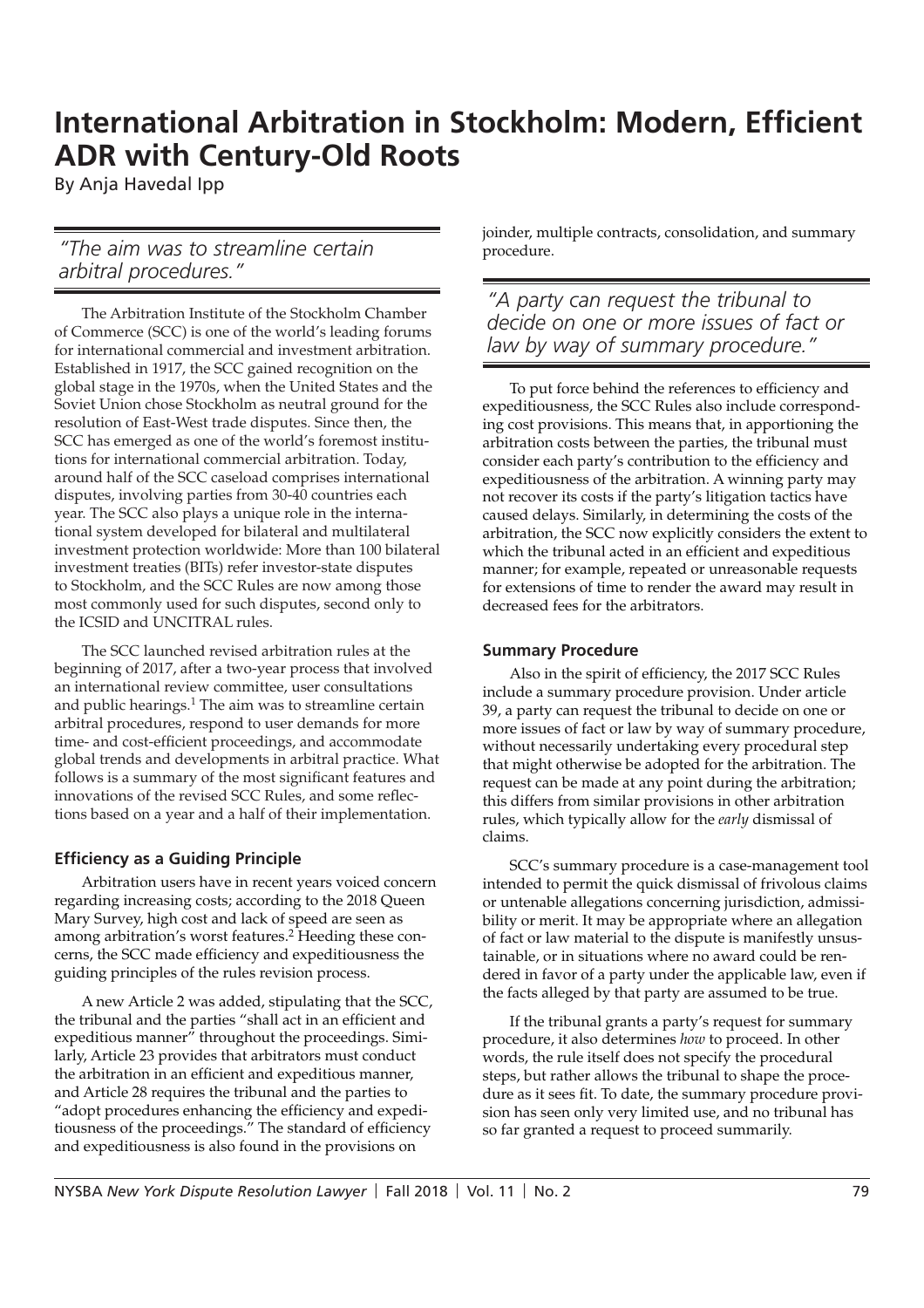#### **Tribunal Size and Secretaries**

In previous versions of the SCC Rules, there was a presumption that the dispute should be heard by three arbitrators—two appointed by the parties and the SCCappointed chair—unless the parties otherwise agreed. In the 2017 Rules, this presumption was abandoned in favor of a more flexible approach, informed by the reasoning that a sole arbitrator will result in lower fees and quicker arbitral proceedings. Now, unless the parties' arbitration agreement stipulates the number of arbitrators, the parties must express their preference in their initial submissions. In most cases registered since the implementation of the new rules, this has led to party agreement on a three-member tribunal. In the few cases where the number of arbitrators has become a question for the SCC, the board has usually decided to appoint a sole arbitrator rather than a tribunal. Overall, including cases where the tribunal makeup is stipulated by the arbitration clause, around 70 percent of cases are heard by a three-member tribunal, and the remainder by a sole arbitrator.

*"In 2017, more than one-third of the 200 new cases were registered under the Expedited Rules."*

Another way to make arbitral proceedings more efficient is for a secretary to assist the tribunal with administrative tasks. The role of tribunal secretaries has been a hotly debated issue in recent years, and most institutional arbitration rules now regulate how secretaries are to be appointed and what tasks they may perform. Under Article 24 of the 2017 SCC Rules, a tribunal or sole arbitrator may propose that a certain secretary be appointed, but the SCC will appoint that secretary only if the parties approve. This gives the parties an opportunity anonymously to decline the involvement of a secretary. The secretary is also required to sign a statement of impartiality and independence, and can be challenged and removed on the same grounds as an arbitrator. The SCC Rules do not, however, address the secretary's tasks, but leaves this up to the tribunal and the parties.

#### **Multiparty and Multi-Contract Disputes**

The 2017 SCC Rules also include provisions aimed at complex disputes, in which it may be more efficient to hear in one arbitration all claims related to a particular business transaction or series of transactions. Article 14 specifies the circumstances under which a party may make claims arising out of more than one contract; Article 15 provides for the consolidation of a newly commenced arbitration with a pending one; and Article 13 allows an existing party to "bring in" a third party through joinder.

Previously, these procedural tools were largely dependent on party agreement, but in the 2017 Rules the SCC may allow multi-contract claims, consolidation of arbitrations, or joinder of additional parties even over the objection of a party. In deciding whether to do so, the SCC Board will take into account whether the arbitration agreements are compatible, whether the claims arise out of the same transaction, and whether it will serve the efficiency and expeditiousness of the proceedings. Decisions by the SCC board on joinder, consolidation and multicontract issues are preliminary; the tribunal ultimately has to decide whether it has jurisdiction over all parties and claims. So far, most requests for consolidation have been granted, and the sole request for joinder was rejected as untimely. Multi-contract claims usually proceed in one arbitration based on party agreement, except where the arbitration clauses are obviously incompatible.

#### **Rules for Expedited Arbitration**

In addition to its Arbitration Rules, the SCC also maintains separate Rules for *Expedited* Arbitration ("Expedited Rules"). Expedited arbitrations make up a growing segment of the SCC caseload: In 2017, more than one-third of the two hundred new cases were registered under the Expedited Rules. The increasing popularity of expedited arbitration may be a reaction to the general trend toward longer, more complex and resource-intensive arbitral proceedings. In an expedited arbitration, the dispute is heard by a sole arbitrator, there is often no hearing, and page and time limitations are imposed on the parties' written submissions. At the SCC, the Expedited Rules apply only where the parties have so agreed. Most commonly, this is by stipulation in the arbitration agreement, but it also happens that the parties agree on an expedited procedure after a dispute has arisen.

The SCC launched revised Rules for Expedited Arbitration in 2017, seeking to offer its users even more streamlined, efficient and cost-effective dispute resolution. One significant change in the 2017 Expedited Rules was that the Request for Arbitration also constitutes the Statement of Claim, and that the respondent's Answer also constitutes the Statement of Defense. This "frontloading" of the case aims to save time by having the main submissions in place when the arbitrator receives the case file. Although some observers were concerned that this would create confusion among users, the new procedure has worked well in practice.

In addition to the Request for Arbitration and the Answer, each party may make only one supplementary written submission. The arbitrator may, of course, request the parties to make additional submissions if necessary. The Expedited Rules also specify that submissions should be brief and, importantly, that the time frame for submission must not exceed 15 working days, unless the arbitrator finds compelling reasons to give a party more time. In the spirit of expediency, the rules also require that a case management conference be held promptly after referral, and that a timetable be set within seven days. In the